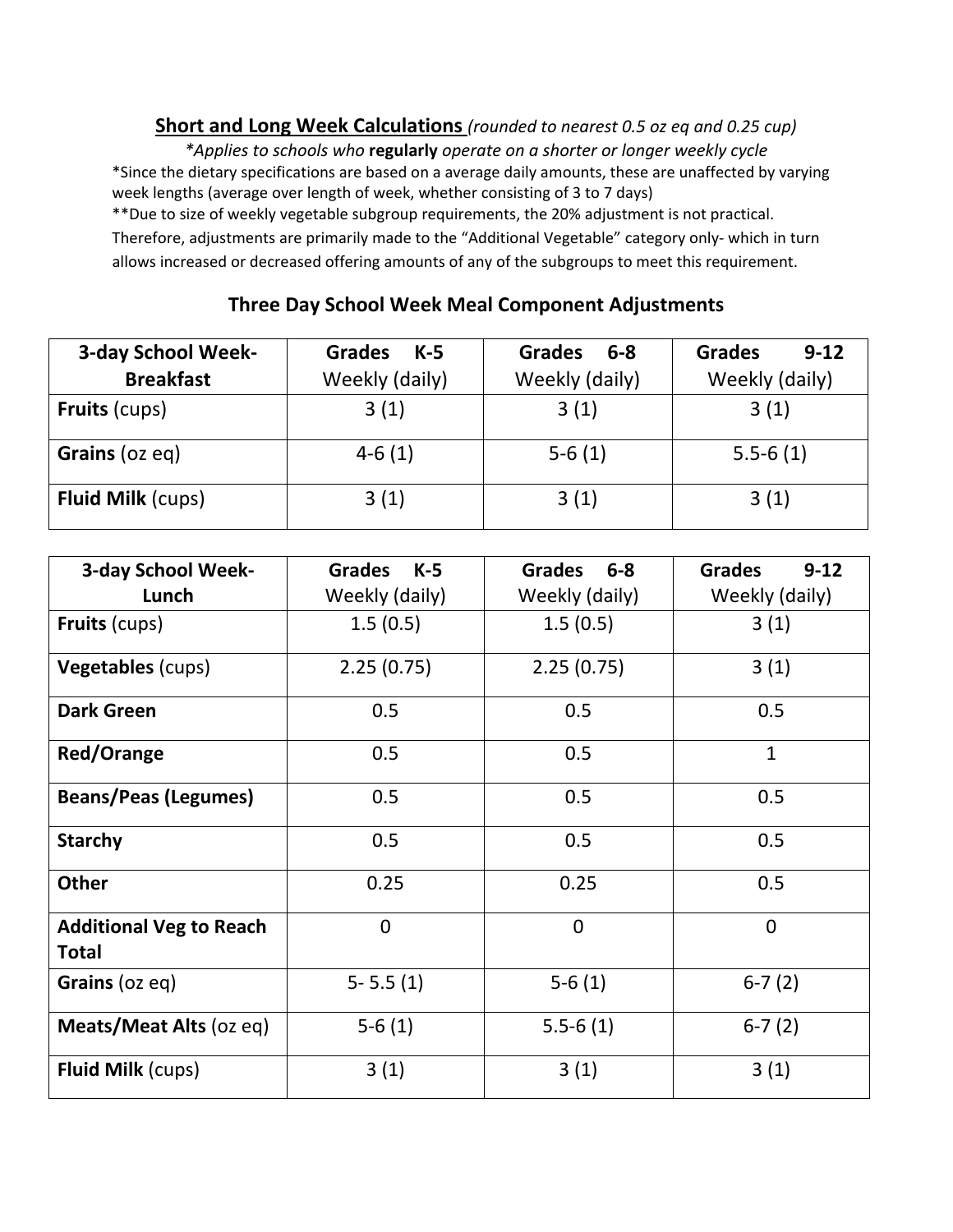# **Four Day School Week Meal Component Adjustments**

| 4-day School<br><b>Week-Breakfast</b> | <b>Grades</b><br>K-5<br>Weekly (daily) | $6 - 8$<br><b>Grades</b><br>Weekly (daily) | <b>Grades</b><br>$9 - 12$<br>Weekly (daily) |
|---------------------------------------|----------------------------------------|--------------------------------------------|---------------------------------------------|
| <b>Fruits (cups)</b>                  | 4(1)                                   | 4(1)                                       | 4(1)                                        |
| Grains (oz eq)                        | $5.5 - 8(1)$                           | $6.5 - 8(1)$                               | $7-8(1)$                                    |
| <b>Fluid Milk (cups)</b>              | 4(1)                                   | 4(1)                                       | 4(1)                                        |

| 4-day School                                   | <b>Grades</b><br>$K-5$ | <b>Grades</b><br>$6-8$ | <b>Grades</b><br>$9-12$ |
|------------------------------------------------|------------------------|------------------------|-------------------------|
| <b>Week-Lunch</b>                              | Weekly (daily)         | Weekly (daily)         | Weekly (daily)          |
| <b>Fruits (cups)</b>                           | 2(0.5)                 | 2(0.5)                 | 4(1)                    |
| Vegetables (cups)                              | 3(0.75)                | 3(0.75)                | 4(1)                    |
| <b>Dark Green</b>                              | 0.5                    | 0.5                    | 0.5                     |
| <b>Red/Orange</b>                              | 0.75                   | 0.75                   | 1.25                    |
| <b>Beans/Peas</b><br>(Legumes)                 | 0.5                    | 0.5                    | 0.5                     |
| <b>Starchy</b>                                 | 0.5                    | 0.5                    | 0.5                     |
| <b>Other</b>                                   | 0.5                    | 0.5                    | 0.75                    |
| <b>Additional Veg to</b><br><b>Reach Total</b> | 0.25                   | 0.25                   | 0.5                     |
| Grains (oz eq)                                 | $6.5 - 7(1)$           | $6.5 - 8(1)$           | $8-9.5(2)$              |
| <b>Meats/Meat Alts</b><br>(oz eq)              | $6.5 - 8(1)$           | $7-8(1)$               | $8-9.5(2)$              |
| <b>Fluid Milk (cups)</b>                       | 4(1)                   | 4(1)                   | 4(1)                    |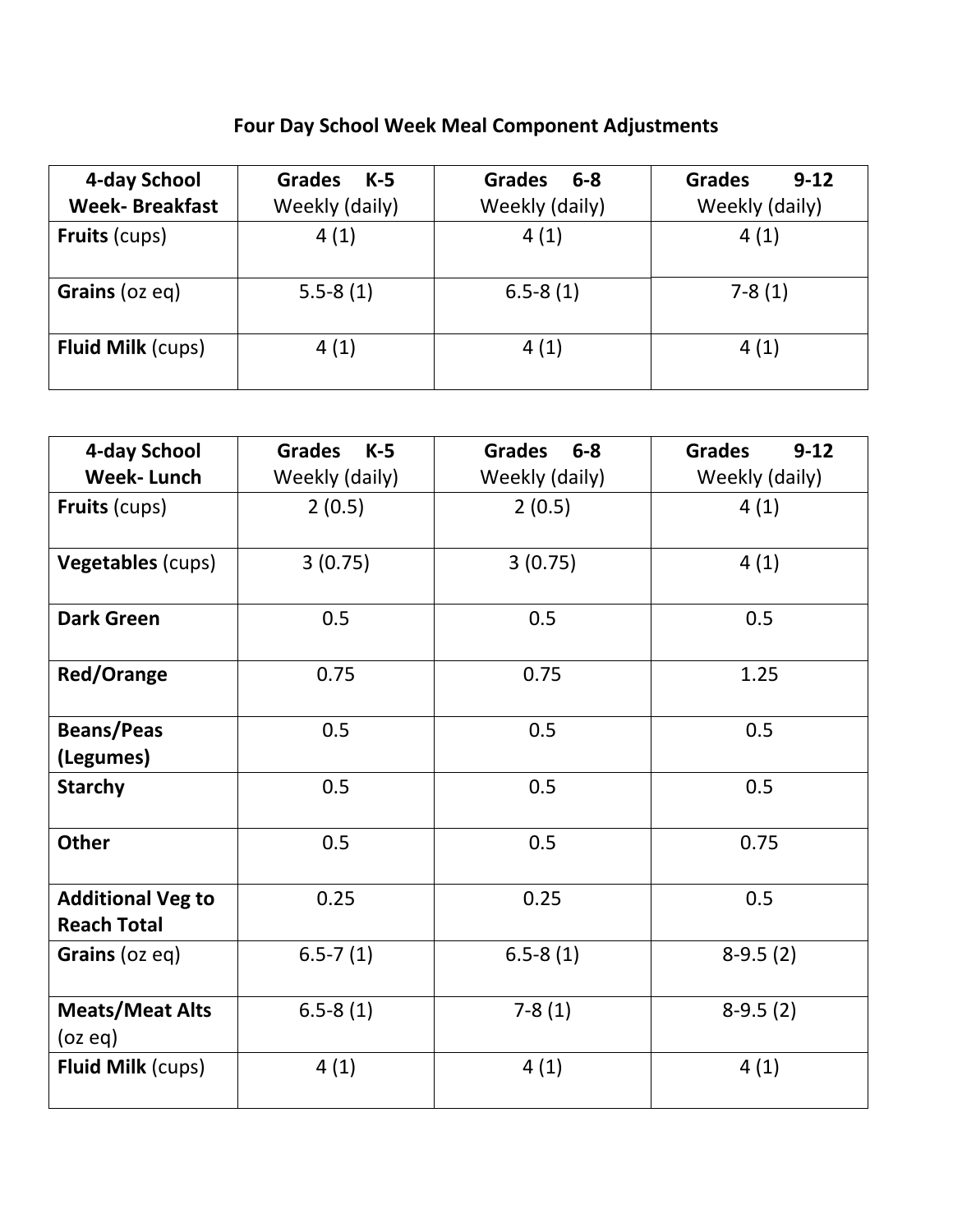# **Six Day School Week Meal Component Adjustments**

| <b>6-day School</b><br><b>Week-Breakfast</b> | <b>Grades</b><br>$K-5$ | <b>Grades</b><br>6-8 | <b>Grades</b><br>$9 - 12$ |
|----------------------------------------------|------------------------|----------------------|---------------------------|
|                                              | Weekly (daily)         | Weekly (daily)       | Weekly (daily)            |
| <b>Fruits (cups)</b>                         | 6(1)                   | 6(1)                 | 6(1)                      |
| Grains (oz eq)                               | $8.5 - 12(1)$          | $9.5 - 12(1)$        | $11-12(1)$                |
| <b>Fluid Milk (cups)</b>                     | 6(1)                   | 6(1)                 | 6(1)                      |

| <b>6-day School</b>                            | $K-5$<br><b>Grades</b> | <b>Grades</b><br>$6 - 8$ | <b>Grades</b><br>$9-12$ |
|------------------------------------------------|------------------------|--------------------------|-------------------------|
| <b>Week-Lunch</b>                              | Weekly (daily)         | Weekly (daily)           | Weekly (daily)          |
| <b>Fruits (cups)</b>                           | 3(0.5)                 | 3(0.5)                   | 6(1)                    |
| Vegetables (cups)                              | 4.5(0.75)              | 4.5(0.75)                | 6(1)                    |
| <b>Dark Green</b>                              | 0.5                    | 0.5                      | 0.5                     |
| <b>Red/Orange</b>                              | 0.75                   | 0.75                     | 1.25                    |
| <b>Beans/Peas</b><br>(Legumes)                 | 0.5                    | 0.5                      | 0.5                     |
| <b>Starchy</b>                                 | 0.5                    | 0.5                      | 0.5                     |
| <b>Other</b>                                   | 0.5                    | 0.5                      | 0.75                    |
| <b>Additional Veg to</b><br><b>Reach Total</b> | 1.75                   | 1.75                     | 2.5                     |
| Grains (oz eq)                                 | $9.5 - 11(1)$          | $9.5 - 12(1)$            | $12 - 14.5(2)$          |
| <b>Meats/Meat Alts</b><br>(oz eq)              | $9.5 - 12(1)$          | $11-12(1)$               | $12-14.5(2)$            |
| <b>Fluid Milk (cups)</b>                       | 6(1)                   | 6(1)                     | 6(1)                    |